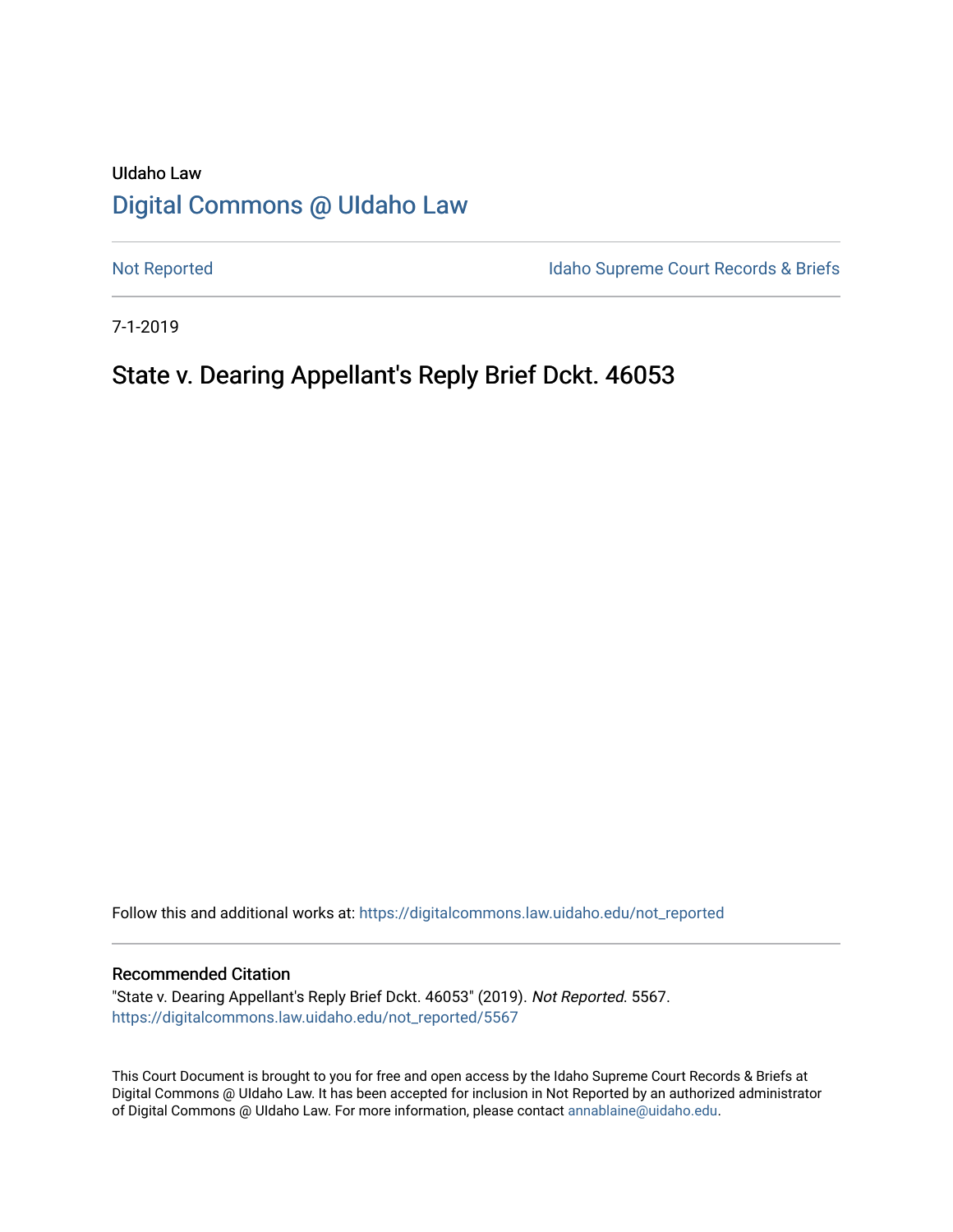Electronically Filed 7/1/2019 10:26 AM Idaho Supreme Court Karel Lehrman, Clerk of the Court By: Brad Thies, Deputy Clerk

#### IN THE SUPREME COURT OF THE STATE OF IDAHO

) ) ) ) ) ) ) ) )

STATE OF IDAHO,

Plaintiff-Respondent,

v.

MAXINE JEAN DEARING,

Defendant-Appellant.

NO. 46053

ADA COUNTY NO. CR0l-16-41584

REPLY BRIEF

#### REPLY BRIEF OF APPELLANT

APPEAL FROM THE DISTRICT COURT OF THE FOURTH JUDICIAL DISTRICT OF THE STATE OF IDAHO, IN AND FOR THE COUNTY OF ADA

> HONORABLE JASON D. SCOTT District Judge

ERIC D. FREDERICKSEN State Appellate Public Defender I.S.B. #6555

SALLY J. COOLEY Deputy State Appellate Public Defender I.S.B. #7353 322 E. Front Street, Suite 570 Boise, Idaho 83702 Phone: (208) 334-2712 Fax: (208) 334-2985 E-mail: documents@sapd.state.id.us

ATTORNEYS FOR DEFENDANT-APPELLANT KENNETH K. JORGENSEN Deputy Attorney General Criminal Law Division P.O. Box 83720 Boise, Idaho 83720-0010 (208) 334-4534

ATTORNEY FOR PLAINTIFF-RESPONDENT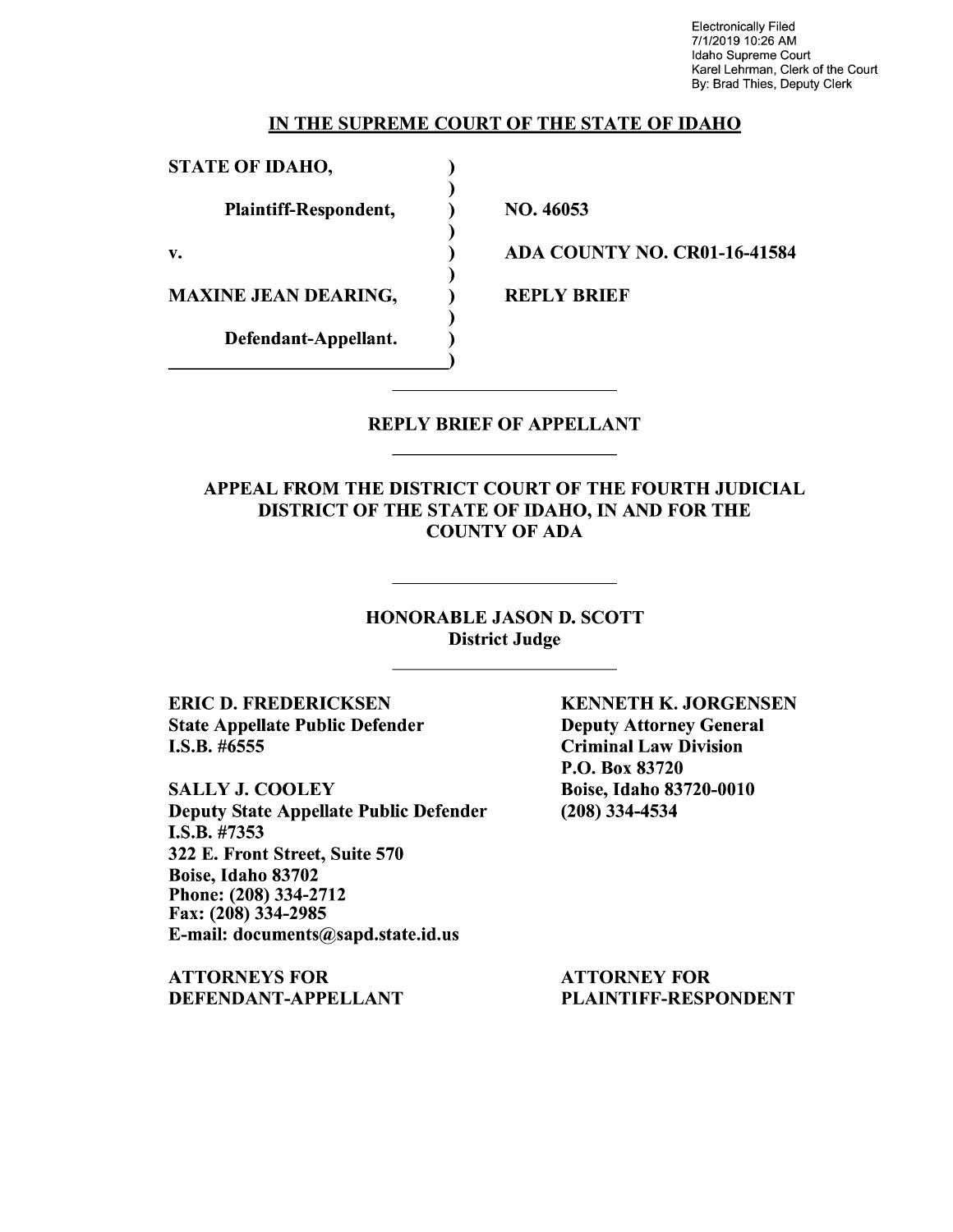# **TABLE OF CONTENTS**

| Statement of the Facts and                                                                                              |
|-------------------------------------------------------------------------------------------------------------------------|
|                                                                                                                         |
|                                                                                                                         |
| L<br>The State Did Not Present Sufficient Evidence To Prove Beyond<br>A Reasonable Doubt That Ms. Dearing Possessed The |
| II. The Prosecutor Committed Misconduct By Misrepresenting The Law                                                      |
|                                                                                                                         |
|                                                                                                                         |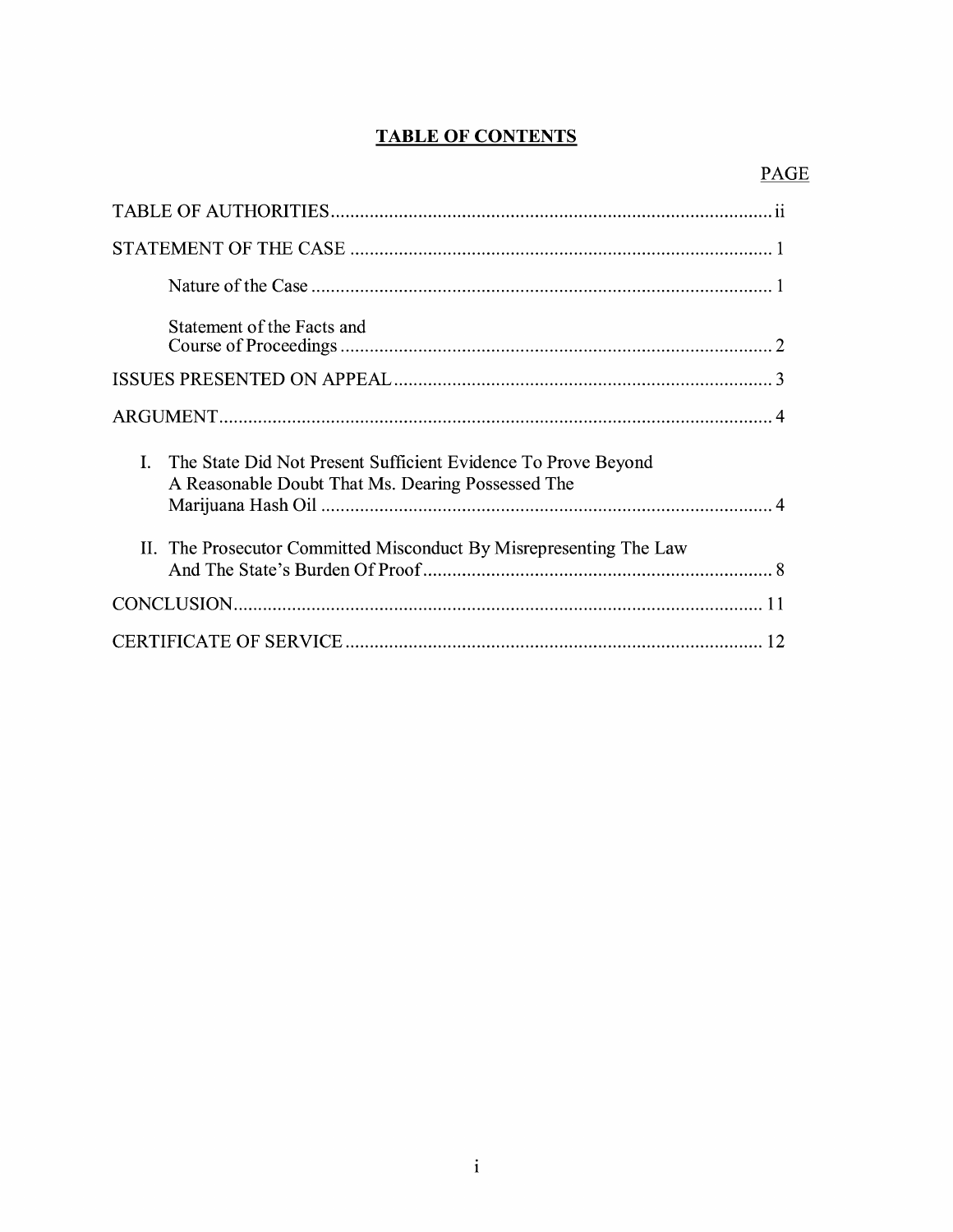# **TABLE OF AUTHORITIES**

| w |  |
|---|--|
|   |  |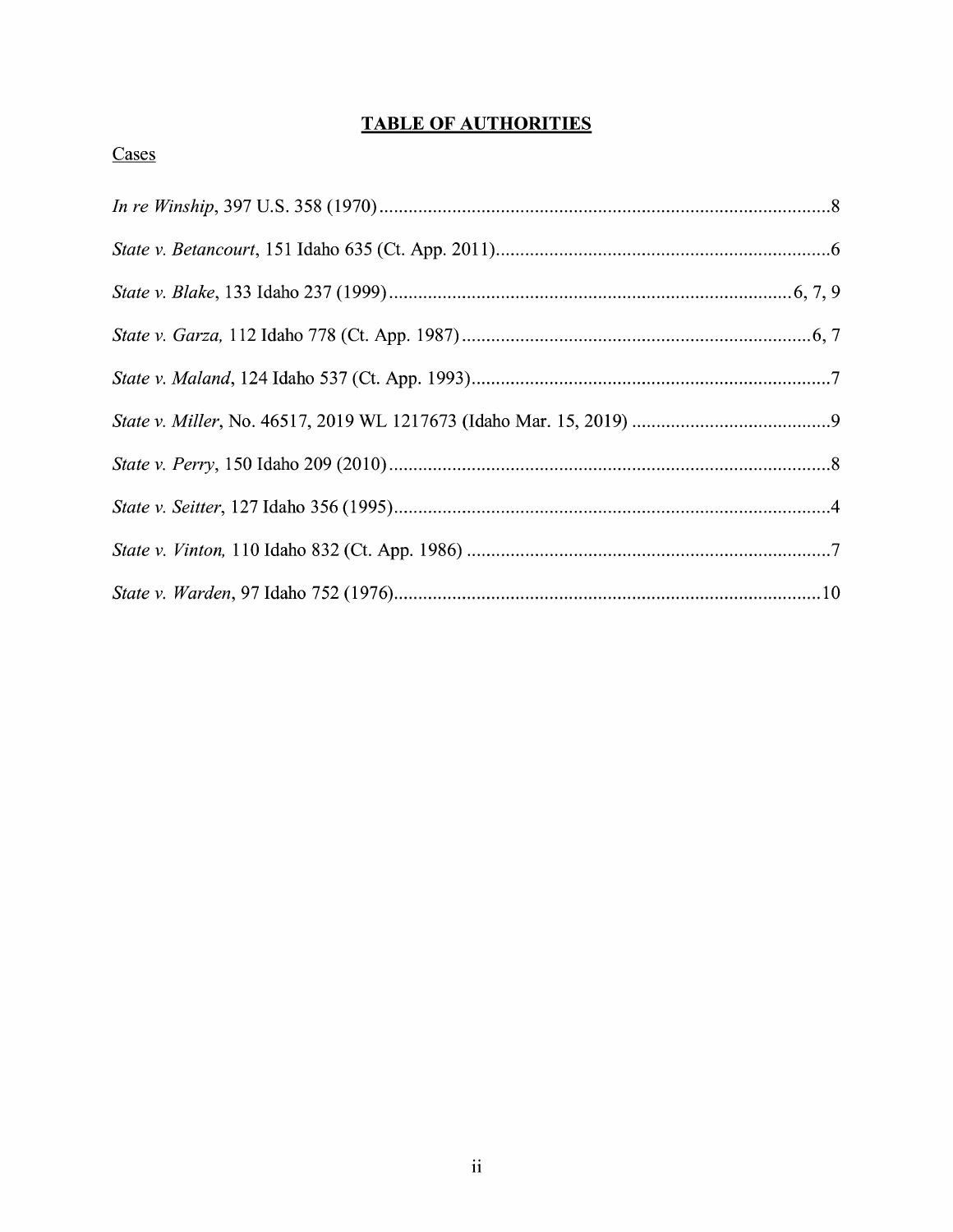#### STATEMENT OF THE CASE

#### Nature of the Case

Maxine Dearing was outside a hotel room picking up her friend to take him to a medical appointment when law enforcement responded to a report that the hotel room smelled of marijuana. Officers followed Ms. Dearing and her friend, and, upon entering the hotel room, discovered over 45 pounds of marijuana. A jury convicted Ms. Dearing of one count of trafficking in marijuana over 25 pounds and one count of possession of marijuana hash oil. She received a unified sentence of seven years, with five years fixed, for trafficking and credit for time served (231 days) for the misdemeanor possession of marijuana hash oil.

Ms. Dearing asserts three errors on appeal. First, she contends the evidence was insufficient to establish either constructive or actual possession of the marijuana "hash oil" found in the refrigerator. Second, she asserts that the prosecutor committed misconduct by lowering the State's burden of proof when she defined possession by telling the jury that a television in a house is possessed by everyone in the house; thus, the marijuana in the hotel room was possessed by everyone inside the room. Due to these errors, Ms. Dearing respectfully requests this Court vacate the district court's judgment of conviction and remand this case for a new trial. Finally, Ms. Dearing also contends that her sentence represents an abuse of the district court's discretion, as it is excessive given any view of the facts.

This Reply Brief is necessary to address the State's contention that Ms. Dearing's knowledge of the marijuana in the hotel room automatically proves she also possessed a different substance in the hotel room refrigerator. (Respondent's Brief, pp.12-16.) Ms. Dearing also acknowledges new controlling authority which governs those cases in which an appellant asserts fundamental error.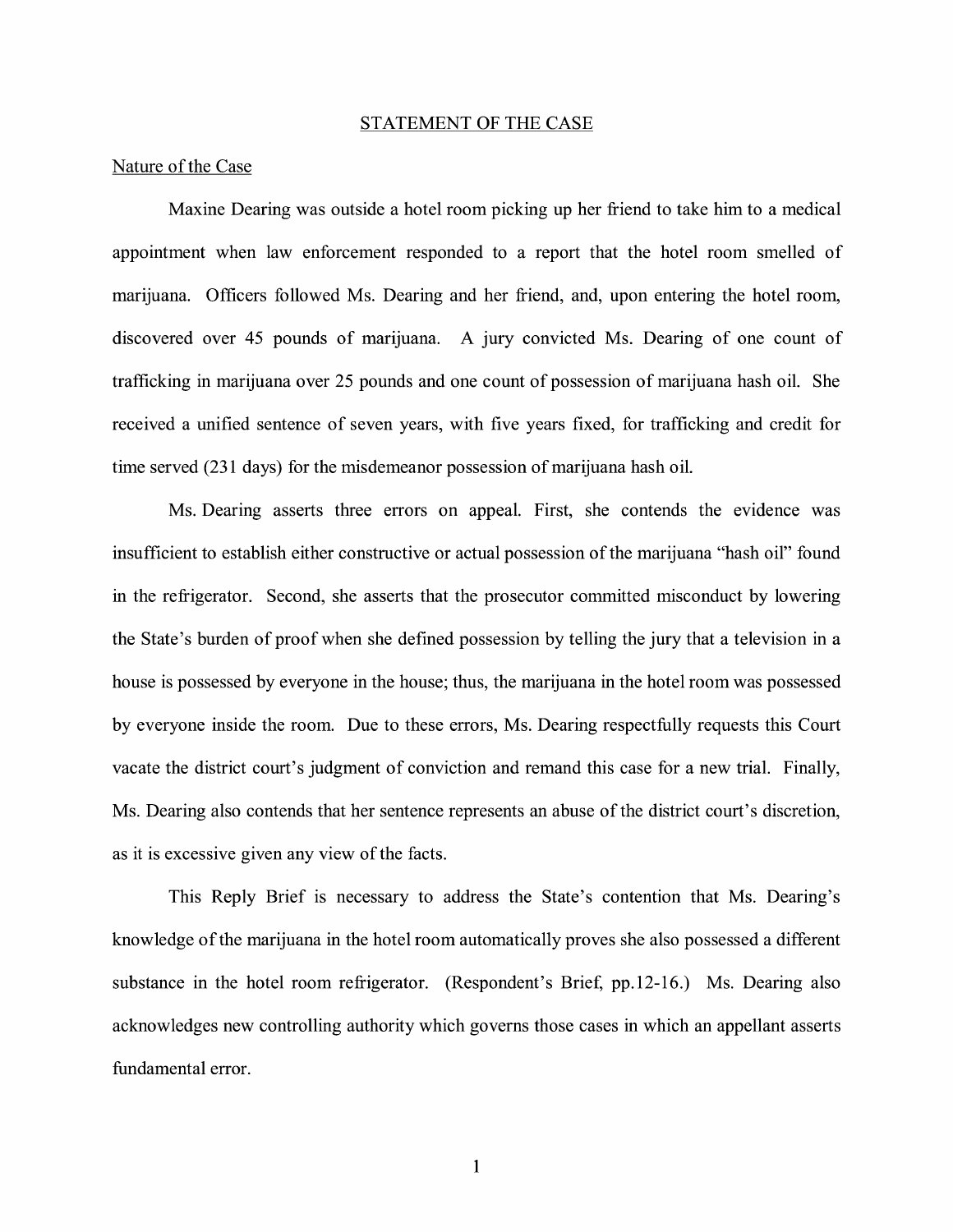# Statement of the Facts and Course of Proceedings

The statement of the facts and course of proceedings were previously articulated in Ms. Dearing's Appellant's Brief. They need not be repeated in this Reply Brief, but are incorporated herein by reference thereto.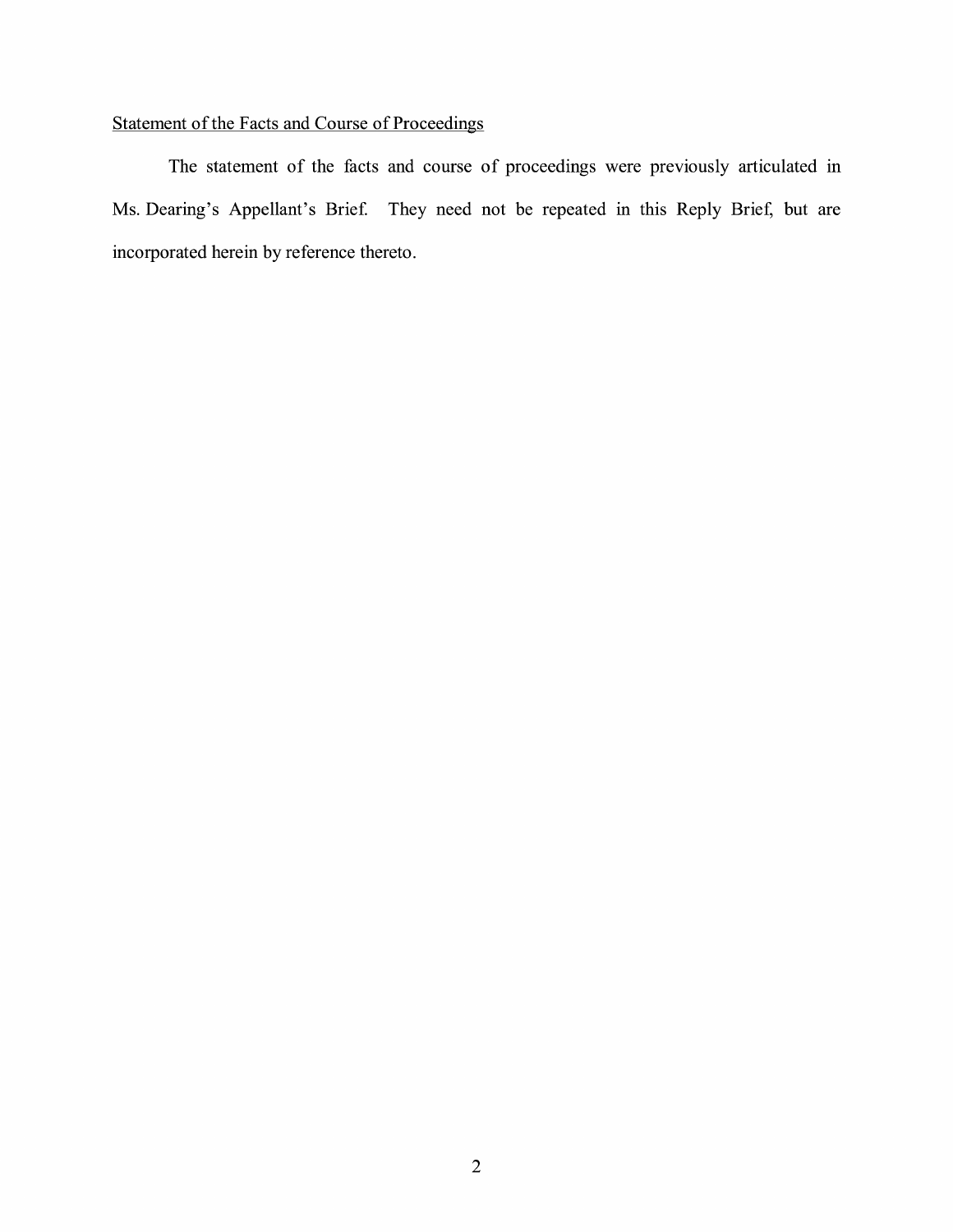## **ISSUES**

- I. Was there sufficient evidence that Ms. Dearing possessed marijuana hash oil?
- II. Did the State commit misconduct by lowering the State's burden to prove Ms. Dearing guilty of possession of marijuana?
- III. Did the district court abuse its discretion by imposing an excessive sentence?<sup>1</sup>

<sup>&</sup>lt;sup>1</sup> Ms. Dearing fully set forth her sentencing issue in her initial Appellant's Brief, and a response to the State's argument is not necessary.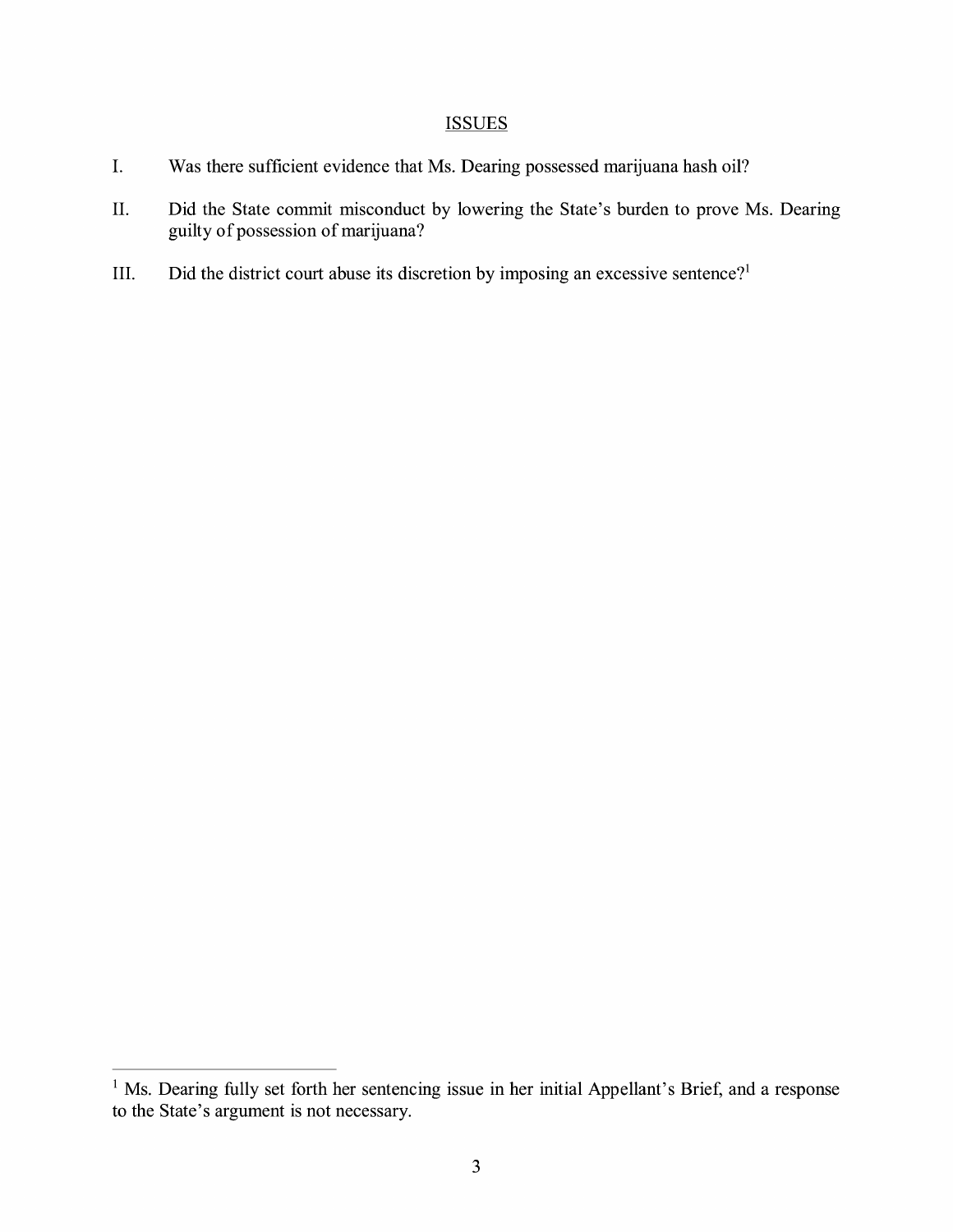#### ARGUMENT

I.

### The State Did Not Present Sufficient Evidence To Prove Beyond A Reasonable Doubt That Ms. Dearing Possessed The Marijuana Hash Oil

At trial, the State failed to present sufficient evidence supporting the jury's finding that Ms. Dearing had knowledge of, and the power and intent to control, the marijuana hash oil she was convicted of possessing. *See State v. Seitter,* 127 Idaho 356, 360 (1995) (approving jury instruction defining "possession" as "a person has possession of something if the person knows of its presence and has physical control of it, or has the power and intention to control it.") The State claims that it proved Ms. Dearing possessed the marijuana hash oil because (1) Ms. Dearing had a primary role in marijuana manufacturing in the hotel room and (2) the marijuana hash oil was part of Ms. Dearing's marijuana manufacturing. (Respondent's Brief, p.9.) The State's arguments both fail.

The State attempts to portray Ms. Dearing as the mastermind of the entire marijuana processing operation; however, the facts it identifies which supposedly support this contention merely establish that Ms. Dearing may have been involved in the marijuana processing, but was by no means the leader of the gang. (Respondent's Brief, pp.10-11.) For example, in support of its proposition that it was Ms. Dearing's processing operation, the State claims that she signed paperwork to rent the room, she was holding a cardboard box containing marijuana, she was evasive when answering police questions, she tried to convince the officers to let she and her friends leave, a couple of the jars containing marijuana had her name on them, she was the only woman and a tub holding her belongings contained a mason jar (some of the marijuana was in mason jars), and there was a sketch of a house which contained "weed storage totes" and which was located on the same highway as Placerville, California, where Ms. Dearing was from.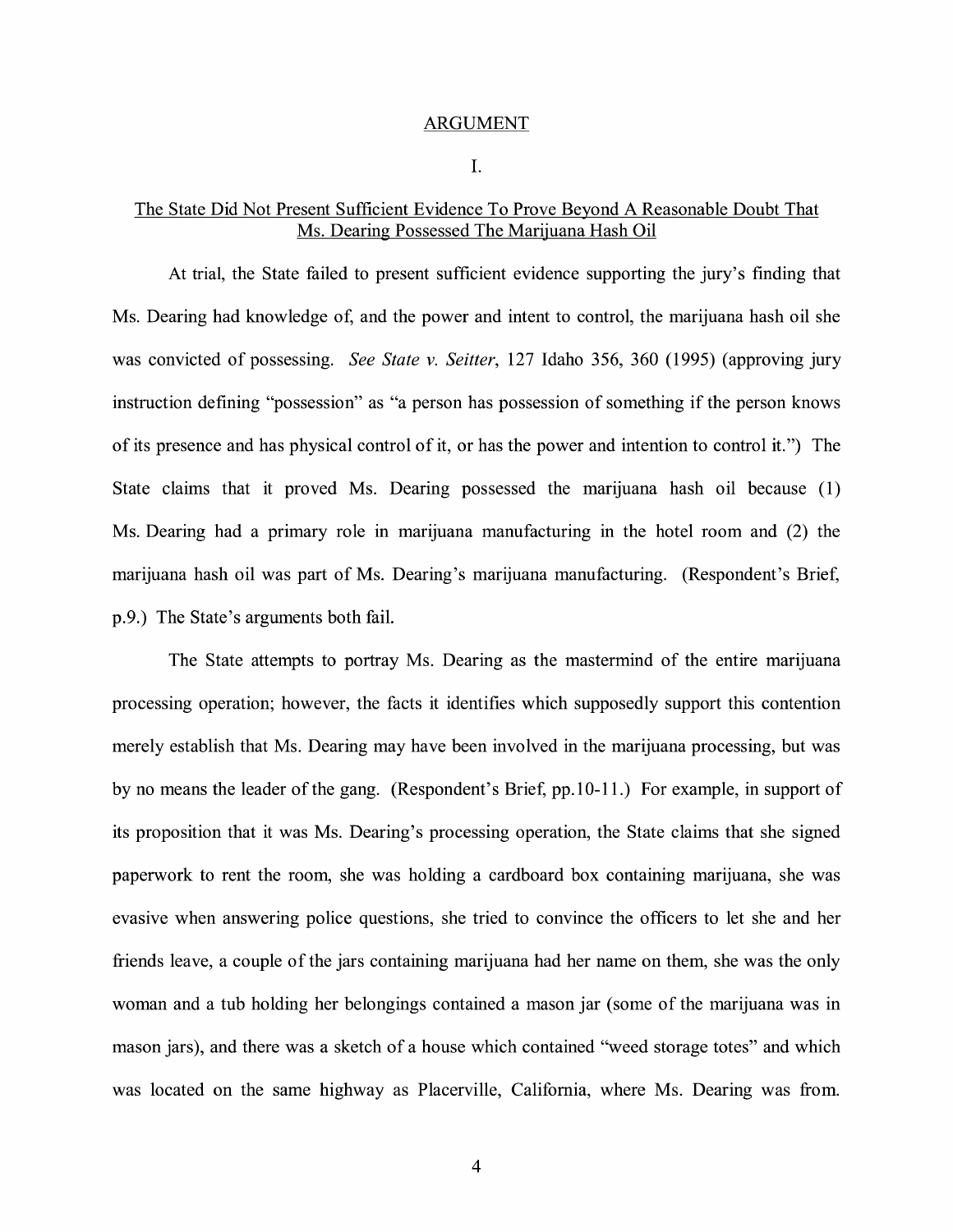(Respondent's Brief, p.10.) Further, the rental vehicle had been driven approximate the distance from Boise to Placerville. (Respondent's Brief, p.11.) The State also believes the fact that Ms. Dearing did not want to say, over the jail telephone, why she was in the hotel room, despite telling the caller regarding the 50 pounds of marijuana in the room, "if you 're going to do it, do it right," establishes that she played a primary role in the process. (Respondent's Brief, p.11.) However, none of the facts the State believes support its argument, even when added together, establish that Ms. Dearing planned or orchestrated or lead the individuals involved in the marijuana processing in the hotel room.

The thrust of the State's argument is that because Ms. Dearing played a "key role" in the processing, and that it presented substantial evidence that the marijuana hash oil was part of "Dearing's marijuana manufacturing process," therefore, "a reasonable juror could infer that Dearing knew of the marijuana hash oil found in her hotel room and had the power and intent to control it." (Respondent's Brief, p.12.)

This theory does not hold water and is based on a hyperbolic version of the testimony at trial. Detective James Roberson testified as to the process by which hash oil was extracted from marijuana. (Tr., p.231, L.4 – p.232, L.24.) He did not testify that the marijuana hash oil in the hotel refrigerator was "part of Ms. Dearing's marijuana manufacturing process." (Trial Tr., p.222, L.10 – p.274, L.12; p.292, L.1 – p.323, L.7.) Further, there was no testimony or evidence put forth by the State that the marijuana hash oil in the refrigerator matched or was related to the plants found in the room, or that it was prepared in the hotel room. (Trial Tr., p.162, L.1 - p.274, L.12; p.292, L.9 - p.394, L.16.) Detective Roberson testified that creating the hash oil requires a solvent such as a butane oil or a butane gas (Trial Tr., p.231, L.23  $-$  p.232, L.1); however, there was no testimony or evidence that butane was found in the hotel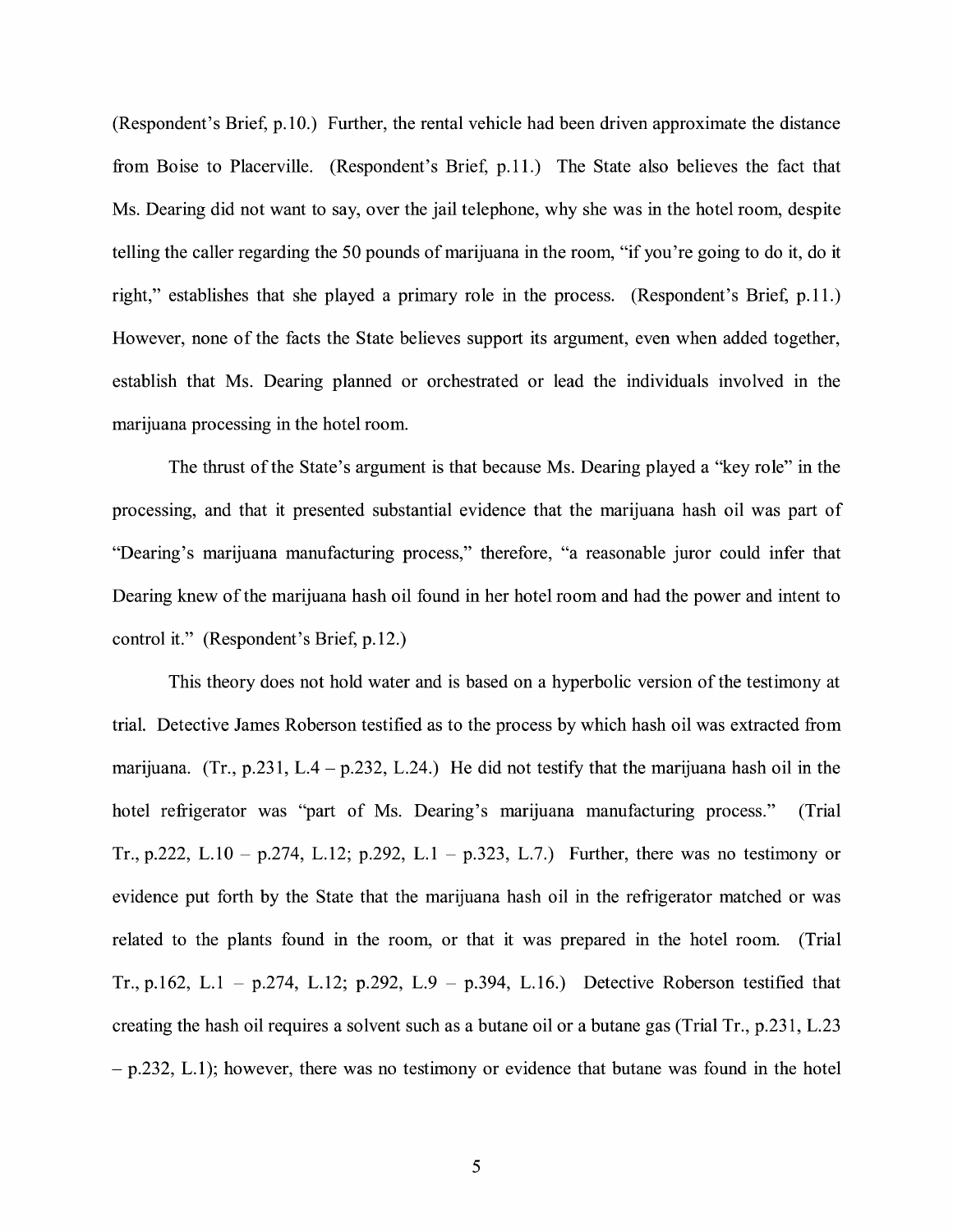room. (Trial Tr., p.162, L.1 - p.274, L.12; p.292, L.9 - p.394, L.16; State's Exhibits 1-65.) Further, there was no testimony or evidence of the presence of a glass baking dish, another item used to prepare hash oil (Trial Tr., p.232, Ls.9-17). (Trial Tr., p.162, L.1 – p.274, L.12; p.292, L.9 - p.394, L.16; State's Exhibits 1-65.)

"[W]here the defendant has nonexclusive possession of the premises where contraband is found, the state simply needs to present some additional evidence that would support the inference of possession"—this it did not do. (Respondent's Brief, pp.12-13 (citing *State v. Garza,* 112 Idaho 778, 784-85 (Ct. App. 1987)).) The State believes it "presented substantial evidence of a nexus between Dearing and the marijuana hash oil." (Respondent's Brief, p.15.) This is incorrect. Hash oil is a different substance. The State posits that, had "the police found a different substance in the refrigerator," such as heroin, it would be a stretch to say that the jury could infer that Dearing possessed the heroin. (Respondent's Brief, p.14.) However, that is exactly what is happening here. Knowledge of the large quantity of marijuana in the hotel room does not automatically prove her possession of a small, opaque shopping bag containing a different substance in the room refrigerator. (Respondent's Brief, pp.12-16.) This argument fails in light of the facts of Ms. Dearing's case and controlling precedent.

Absent actual possession of the controlled substance, the State must establish constructive possession by showing the defendant knew of the substance and had the power and intention to control it. *State v. Blake,* 133 Idaho 237, 242 (1999); *State v. Betancourt,* 151 Idaho 635, 638 (Ct. App. 2011). Constructive possession exists where there is a sufficient nexus between the defendant and the controlled substance to show the defendant had the power and the intent to exercise dominion or control over the substance. *State v. Garza,* 112 Idaho 778, 784 (Ct. App. 1987). Constructive possession may be "joint or exclusive." *Blake,* 133 Idaho at 242.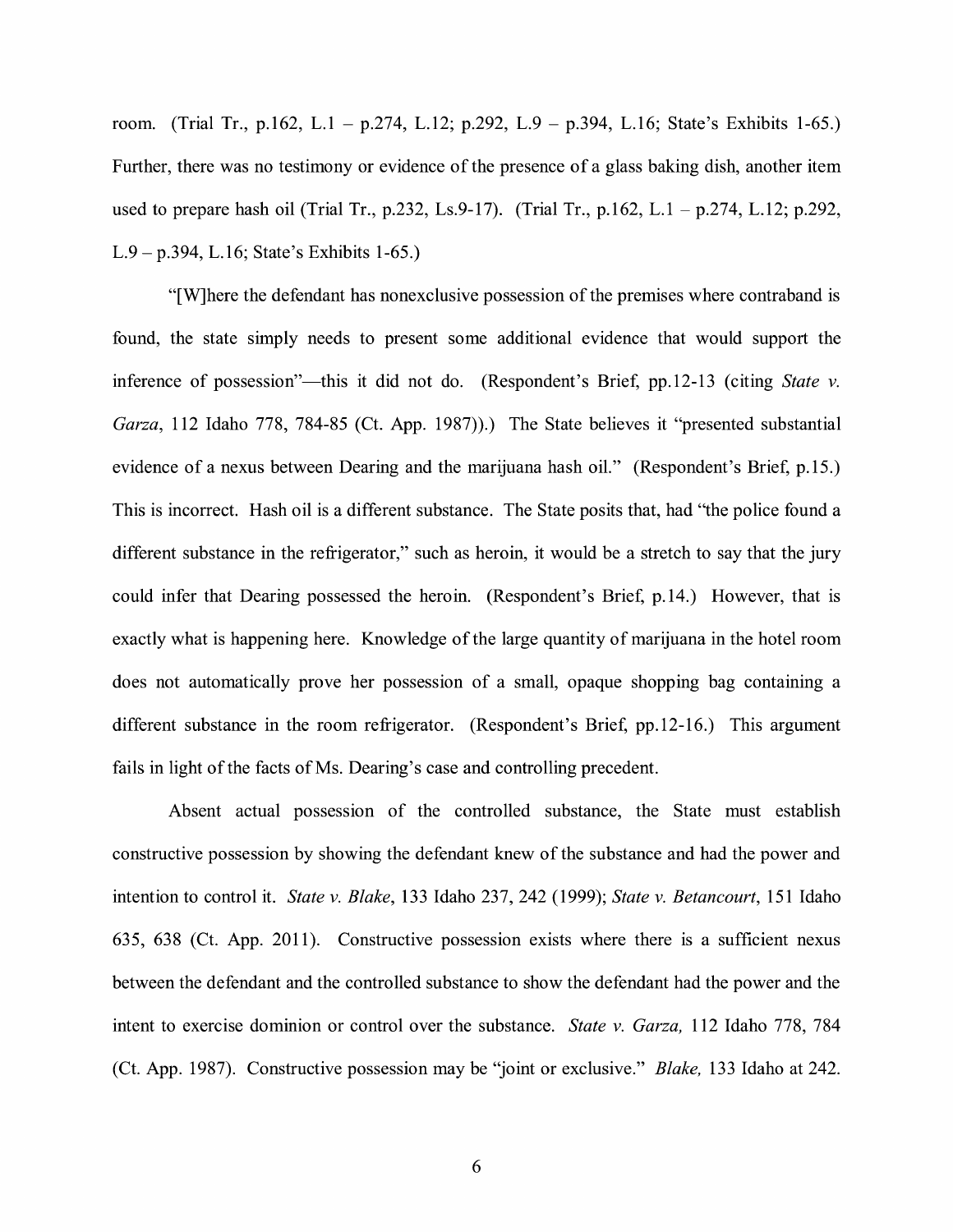A jury may infer knowledge of the substance where a defendant is in control of the premises, but additional circumstances showing knowledge are necessary when the control is not exclusive. *Id.* 

While the jury may have concluded that there was evidence that Ms. Dearing had been in the room where the marijuana was being processed, her physical proximity (to the extent her nearness to the hash oil in an opaque bag in the closed refrigerator constitutes proximity) does not establish proof of possession, *Garza,* 112 Idaho at 784, and neither does her presence in the room, where she is not exclusively in possession of the premises. *Blake,* 133 Idaho at 242. Although Ms. Dearing signed the paperwork to rent the hotel room, there was testimony that Ms. Dearing had driven to the hotel with Lucas Graham and James Rhoades, and "that they were all in the motel room together." (Tr., p.220, Ls.6-19.) Indeed, "[w]here joint occupancy is involved, substantial evidence must exist establishing the guilt of each defendant, not merely the collective guilt of both;" "[p ]roximity alone will not suffice as proof of possession." *Garza,* 112 Idaho at 784-85.

Ms. Dearing's case is similar to *State v. Vinton,* 110 Idaho 832 (Ct. App. 1986), a case in which the Idaho Court of Appeals vacated convictions for manufacturing marijuana by a husband and wife because the State did not present sufficient evidence that either one had individually exercised control over the marijuana. *Id.* at 834. Another Court of Appeals case, *State v. Maland,* 124 Idaho 537 (Ct. App. 1993), involved an underage man being charged with possession of alcohol after beer was found next to him in the back seat of a car with two other individuals in the front seats. The Idaho Court of Appeals held that proximity to the beer alone was not enough, and the State had not presented sufficient evidence that he had control over the beer so as to establish constructive possession. *Id.* at 542.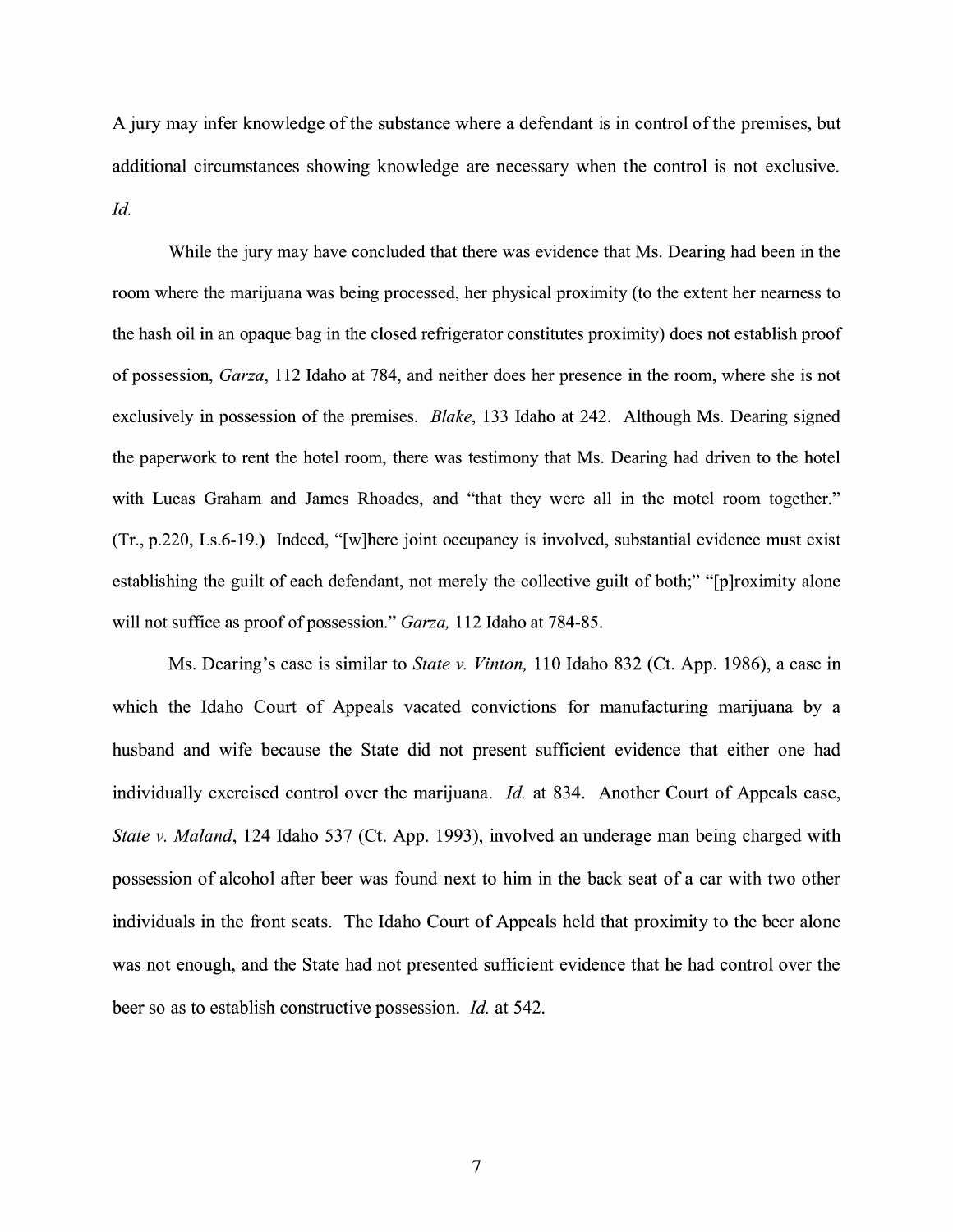Because the State presented no evidence Ms. Dearing possessed the hash oil, the State failed to prove beyond a reasonable doubt Ms. Dearing had actual or constructive possession of the hash oil in the hotel room refrigerator.

II.

### The Prosecutor Committed Misconduct By Misrepresenting The Law And The State's Burden Of Proof

The State claims that the prosecutor's improper remarks were merely taken out of context, and were not what they appeared to be, which was telling the jury that "knowledge and the power and intent to control it" was the equivalent of "access to it." (Respondent's Brief, p.19.) When read in context, the remarks are precisely what Ms. Dearing asserted them to be, misrepresentations of the law which lowered the State's burden of proof

The United States Supreme Court has explicitly held that "the Due Process Clause protects the accused against conviction except upon proof beyond a reasonable doubt of every fact necessary to constitute the crime with which he is charged." *In re Winship,* 397 U.S. 358, 364 (1970). "Where a prosecutor attempts to secure a verdict on any factor other than the law as set forth in the jury instructions and the evidence admitted during trial, including reasonable inferences that may be drawn from that evidence, this impacts a defendant's Fourteenth Amendment right to a fair trial." *State v. Perry,* 150 Idaho 209, 227 (2010). Ms. Dearing asserts that her right to a fair trial, guaranteed by the Fifth and the Fourteenth Amendments to the United States Constitution, and Article I, § 13 of the Idaho Constitution, was violated by the prosecutor's misrepresentation of the State's burden of proof and the law during voir dire and closing arguments.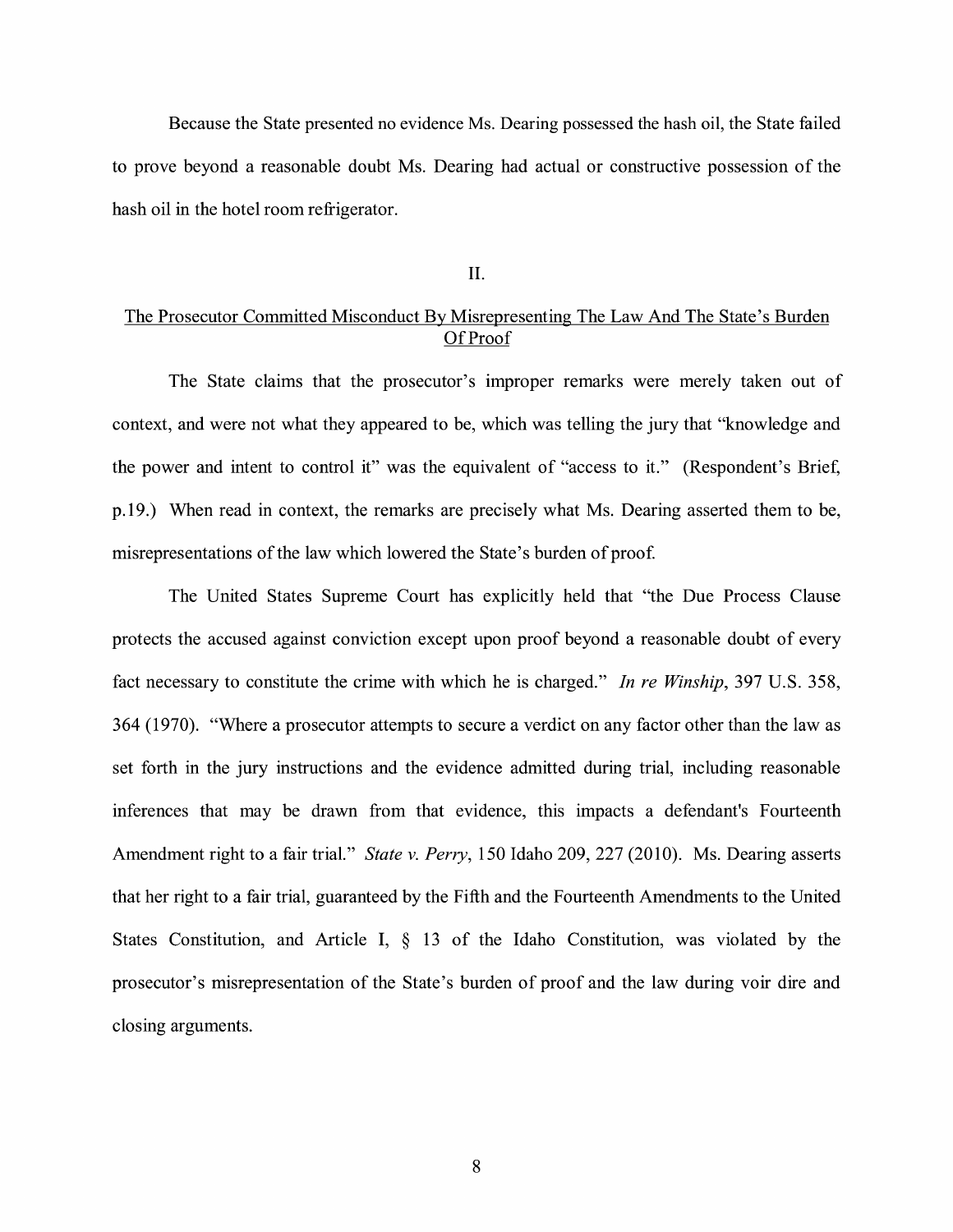With respect to the other two prongs of the fundamental error test, the State relies on the Idaho Supreme Court's recent opinion in *State v. Miller,* No. 46517, 2019 WL 1217673 (Idaho Mar. 15, 2019), which was issued after the Appellant's Brief was filed in this case. (Respondent's Brief, pp.21-22.) *Miller* changed the fundamental error analysis with respect to the second and third prongs of the test. Regarding the second prong-the requirement that the error be clear from the record—the Court wrote, "This means the record must contain evidence of the error and the record must also contain evidence as to whether or not trial counsel made a tactical decision in failing to object." *Id.* at \*2. It went on to state, "[W]e clarify that whether trial counsel made a tactical decision in failing to object is a claim that must be supported by evidence in the record." *Id.* 

In this case, the error is certainly clear from the prosecutor's statements. The prosecutor told the jurors of the location of the marijuana hash oil wrapped in the Walmart bag in the refrigerator:

It's free game for anyone in that room. But what we're talking about is knowledge and the power and intent to control it, if anyone has access. It is not hidden. It is not locked in a safe where only one person has access to it. In the fridge with their leftovers where anyone has access to it. That is possession.

(Trial Tr., p.466, Ls.3-9.)

In order for the State to establish constructive possession, it was required to prove beyond a reasonable doubt that Ms. Dearing knew of the marijuana and had the power and intention to control it *Blake,* 133 Idaho at 242. While a possessory interest in the premises on which the controlled substances are found has often been used to infer knowledge, when the "defendant is in non-exclusive possession of the premises upon which drugs were found there can be no legitimate inference that he knew of the drugs and had control of them in the absence of other circumstances such as incriminating statements which tend to support such inference." *State v.*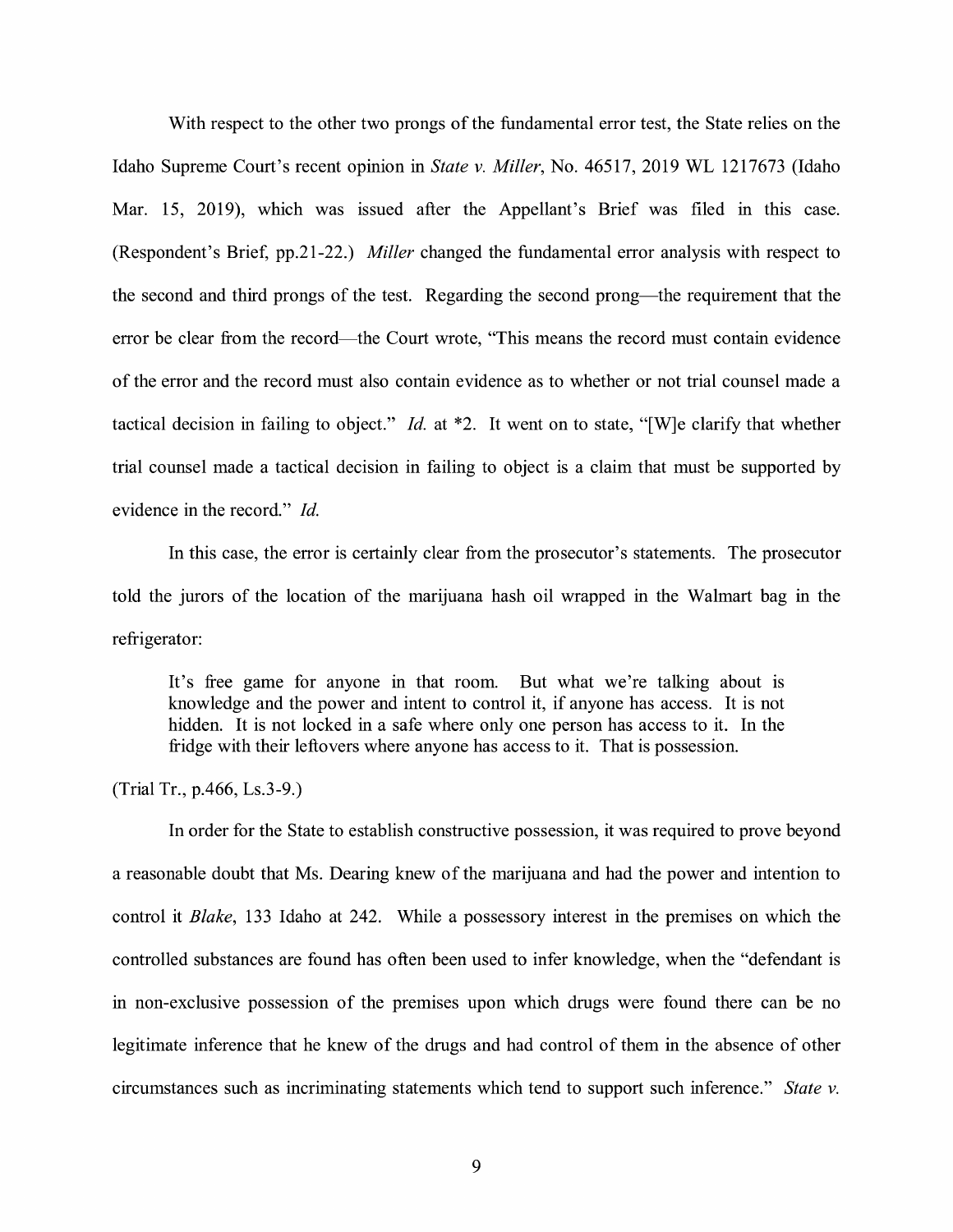*Warden*, 97 Idaho 752, 754 (1976). Further, because the record reveals no objectively reasonable basis not to object to such a blatant distortion and diminution of the State's burden, the record shows that trial counsel's failure to object was not tactical. The State argues that because "Dearing's defense at trial was that she was never in the hotel room at all," her counsel "could have made the tactical decision not to object to the prosecutor's argument that 'anyone in the room' had access to the marijuana hash oil" where that the argument would be contradictory to his theory of the case. (Respondent's Brief, p.21.) This is absurd. No reasonable attorney would believe that correcting the prosecutor's misstatements about the meaning of a crucial element of the crime could concede that his client was in the room. Such reasoning is completely illogical. Defense counsel can maintain that his client was never inside the hotel room without allowing the prosecutor to lower the State's burden of proof by telling the jury that "possession" was the same as "access to it." *Miller* also clarified the third prong of the fundamental error test as follows: "the third prong of *Perry* requires that the defendant demonstrate that the clear error in the record—*i.e*., the error identified in the first and second prongs—actually affected the outcome of the trial proceedings." *Id.* In other words, the error must be shown not to be harmless.

Here, the prosecutor misstated the meaning of the possession element of the crimes, thereby reducing the State's burden of proof; therefore, the error cannot be harmless. In other words, the prosecutor's misconduct in misrepresenting the meaning of possession affected the outcome of the trial because it allowed the jurors to render a verdict absent a finding that the State proved beyond a reasonable doubt that Ms. Dearing possessed marijuana. Indeed, where the prosecutor clearly told the jury that it only had to show that Ms. Dearing had *access* to the contraband, the finding of guilt shows that the error actually affected the outcome of the trial.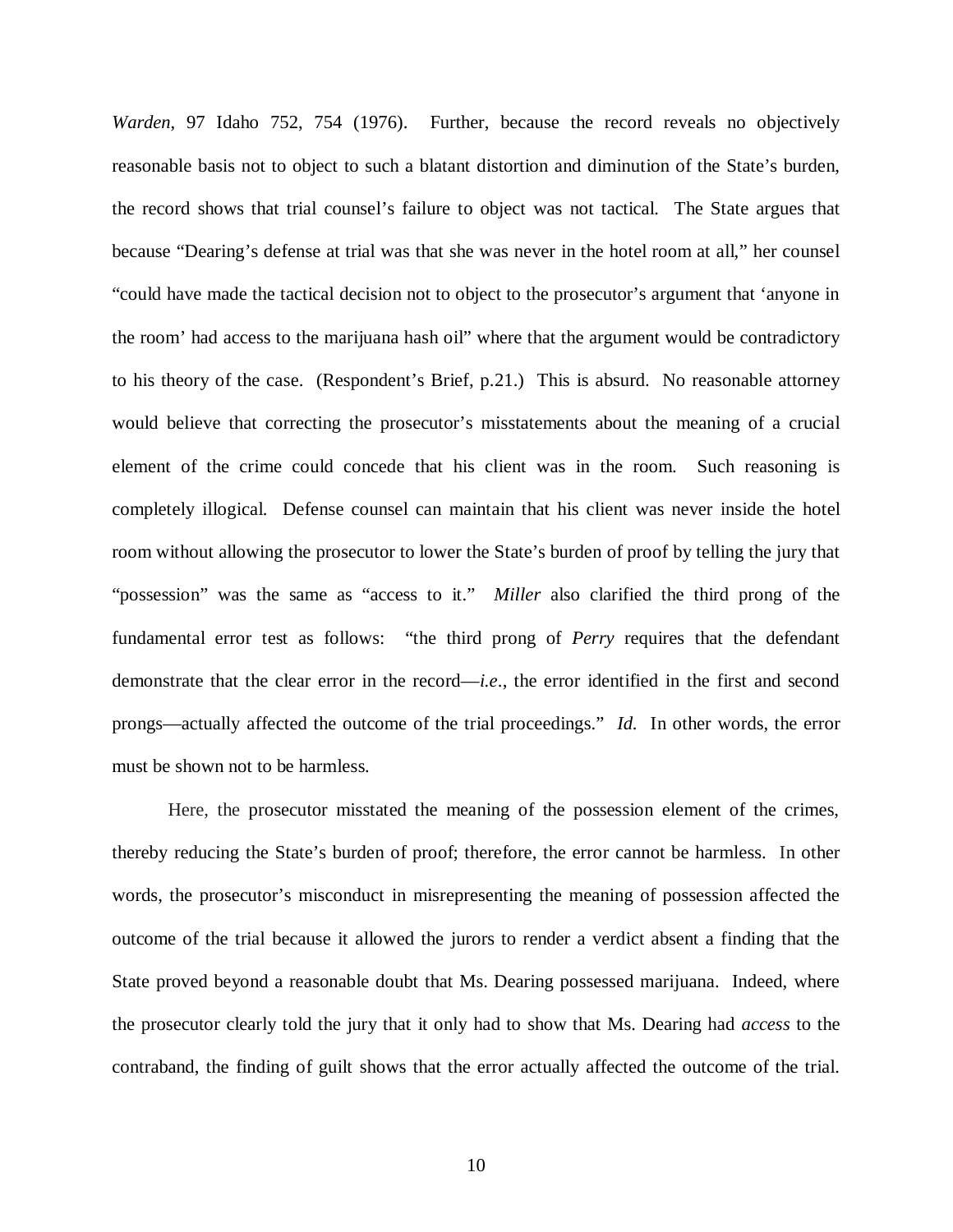(Trial Tr., p.466, Ls.3-9.) Further, given the dearth of evidence upon which the jury could have relied to infer that Ms. Dearing had knowledge of, as well as the power and intent to control, the marijuana hash oil found in the hotel room *(see* Appellant's Brief, pp.5-9), the guilty verdict showed that the State's misrepresentation of the meaning of a crucial element of both crimes affected the outcome of the trial.

The State does not address this evidence. Instead, it claims "the record demonstrates any error in the prosecutor's description of possession was harmless." (Respondent's Brief, p.22.) This is not true. The prosecutor talked about the instruction and *then* misrepresented what it meant to possess something. (Trial Tr.,  $p.465$ , L.16 -  $p.466$ , L.9.) This amounted to fundamental error, and the State has failed to show that the prosecutor's statements were harmless.

#### **CONCLUSION**

Ms. Dearing respectfully requests that this Court vacate her judgment of conviction and remand her case to the district court for further proceedings. Alternatively, she requests that this Court reduce her sentence as it deems appropriate.

DATED this  $1<sup>st</sup>$  day of July, 2019.

/s/ Sally J. Cooley SALLY J. COOLEY Deputy State Appellate Public Defender